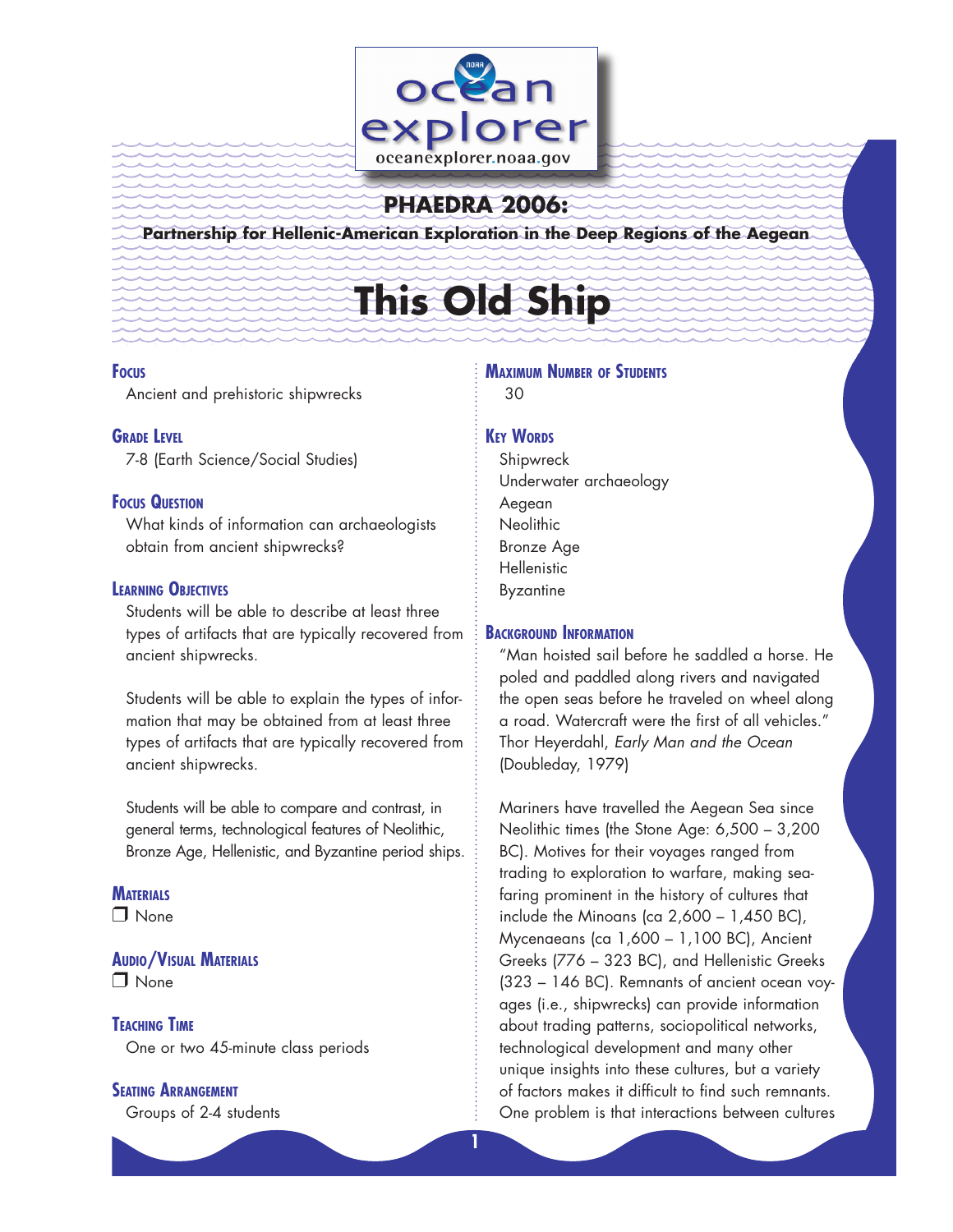were not always peaceful, and destroying important shipping assets would have been an obvious step toward conquering an opponent.

Another obstacle is the same feature that makes ancient shipwrecks so valuable: their age. In addition to increasing the severity of deterioration by biological and chemical processes, the passage of time also increases the likelihood that ancient shipwrecks will be impacted by natural disasters. The southern Aegean region has experienced numerous severe volcanic events and tsunamis, including the eruption of a volcano near a small island called Thera (also known as Santorini), sometime between 1,650 and 1,450 BC. This eruption is estimated to have been four times more powerful than the Krakatoa volcano of 1883, left a crater 18 miles in diameter, spewed volcanic ash throughout the Eastern Mediterranean, and may have resulted in global climatic impacts. Coupled with earthquakes and a tsunami, the volcano destroyed human settlements, fleets of ships, and may have contributed to the collapse of the Minoan civilization. More recently, the 1650 AD eruption of the Columbo volcano—7 km to the northeast of Thera—produced ash, pumice, toxic gases, and a tsunami that devastated the coasts of surrounding islands.

Even if ancient shipwrecks survive natural disasters (and those caused by humans), finding, exploring and scientifically studying these sites are complicated by the fact that much of the Aegean Sea is relatively deep. Total darkness and an environment that is extremely hostile to humans have, until recently, been obstacles that are virtually insurmountable. Technological advances over the past decade, though, have made deep water archaeology a much more feasible endeavor. The PHAEDRA 2006 Expedition will use the SeaBED Autonomous Underwater Vehicle to search for deepwater shipwrecks, as well as conduct precise geological and chemical surveys in the vicinity of underwater volcanoes in the Aegean Sea. "Autonomous Underwater

Vehicle" (AUV) means that this is a self-contained underwater robot that operates without a physical cable or tether such as those used on remotely operated vehicles (ROVs). SeaBED is designed specifically to provide precise maps and highresolution three-dimensional color images of seafloor features, as well as to carry equipment for measuring physical and chemical properties of the surrounding seawater. Using SeaBED to map and document survey sites frees archaeologists from tedious measuring and sketching tasks and allows them to concentrate on interpreting survey results. For more information about SeaBED, visit http://www.whoi.edu/institutes/doei/general/news\_seabed.pdf.

This expedition is an unusual collaboration between four U.S. research institutions and the Greek Ephorate of Underwater Antiquities (Hellenic Ministry of Culture) and Hellenic Centre for Marine Research. Scientists from Woods Hole Oceanographic Institution, Massachusetts Institute of Technology, Franklin W. Olin College of Engineering, and Johns Hopkins University will work with their Greek counterparts to use underwater robots to make detailed archaeological surveys of two ancient shipwrecks in deep water. One of these is believed to be the wreck of a Classical or Hellenistic ship that lies in a depth of about 500 m off the island of Hythnos in the central Aegean Sea. The other is believed to be the remains of a Byzantine period vessel that sank in 110 m of water off Porto Kuofo in the northern Aegean.

A third survey area will focus on a portion of the Aegean seafloor that scientists believe was unaffected by the Theran eruption and may consequently contain very ancient shipwrecks that have not yet been discovered. This area is close to the Columbo volcano, but has never been explored. To learn more about volcanic processes in this area, surveys will precisely map the seafloor and gather chemical data that will provide clues about volcanic activity as well as unusual geologic features such as cold seeps and volcanic vents.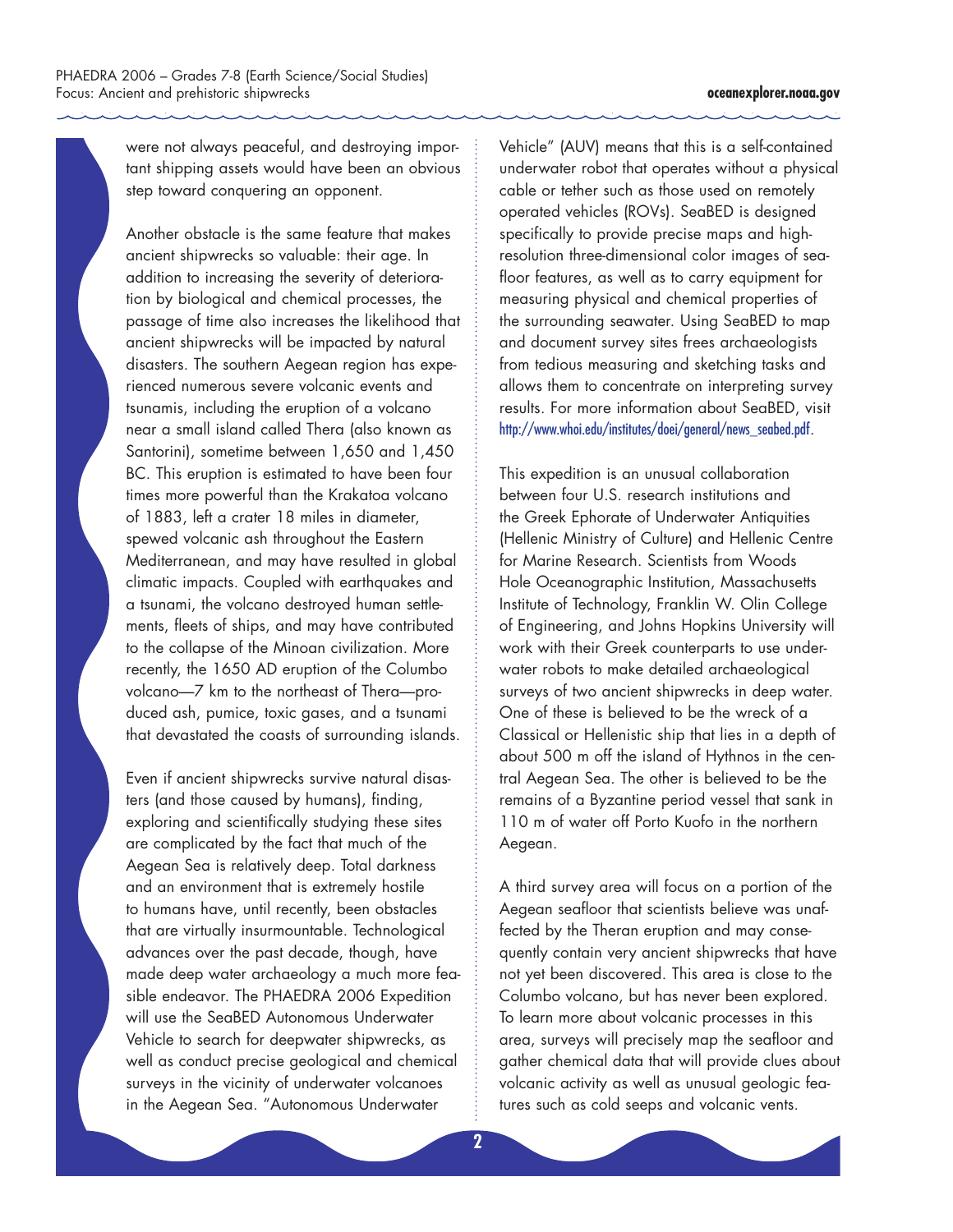In this lesson, students will investigate several ancient shipwrecks spanning historical periods from about 6,500 BC to about 1,450 AD.

# **Learning Procedure**

- 1. To prepare for this lesson, review the background essays for the PHAEDRA 2006 Expedition at http://oceanexplorer.noaa.gov/explorations/ 06greece/. If students will not have access to the internet for research, you will also need to download suitable materials, or confirm that such materials are available in libraries to which students have access.
- 2. Introduce the PHAEDRA 2006 Expedition, and discuss some of the reasons that scientists are interested in finding shipwrecks in the Aegean Sea. Ask students when they believe boats and ships were first used in human history. Encourage discussion of this question, but do not provide specific examples or evidence at this point. Briefly discuss an ancient history timeline that includes Neolithic, Bronze Age, Greek Classic, Hellenistic, and Byzantine Periods. If students are familiar with other periods, such as those of ancient Egypt, these may be included as well. The point is to be sure that students have an idea about the sequence and approximate chronology of these periods, rather than attempt to assign a precise range of dates to each period (since, in some cases, there is considerable disagreement among experts about such dates).
- 3. Tell students that their assignment is to prepare a brief report about at least one known shipwreck from each of the Neolithic, Bronze Age, Hellenistic, and Byzantine periods. Depending upon available time, you may want to assign fewer periods to each student or student group. Reports should include the location of the shipwreck, the approximate date on which the vessel sank, size of the vessel, materials from which the vessel was constructed, artifacts recovered from the wreck site, and what these

artifacts reveal about the people who sailed the vessel.

4. Have each student or student group present their reports and lead a discussion of their findings. Students should understand the types of artifacts that are typically found on wreck sites and how these are interpreted by archaeologists as the basis for inferences about cultures with which the ships were associated. Discuss students' perception of the level of technological development and understanding that was associated with the vessels they have investigated. A common assumption is that if a culture lacks certain technological skills, that culture must be inferior to another culture that possesses those skills. Encourage students to consider the other side of the coin: that the "inferior" culture might have possessed other skills and knowledge that are now lost to "modern" people. Building and navigating ships is not a trivial task; any culture able to do this possesses significant technological skills, regardless of what other skills they may or may not have. Of course, we can't know anything about lost knowledge until that knowledge is re-discovered. The potential of recapturing "lost" knowledge is one intriguing reason for studying ancient cultures. Be sure to visit the PHAEDRA 2006 Expedition Web site (http://oceanexplorer.noaa.gov/explorations/06greece/) to learn what has been discovered about new shipwrecks being investigated in deep waters of the Aegean Sea.

The following notes apply to some of the bestknown shipwrecks from the four periods.

# **Neolithic Period (about 6,500 – 2,900 BC)**

Until recently, inferences about "Stone Age" ships could only be based on indirect evidence, such as Neolithic (dated between 4,000 and 3,000 BC) petroglyphs found on rocks and walls throughout eastern Egypt between the Nile river valley and the coast of the Red Sea that show a variety of ships being rowed or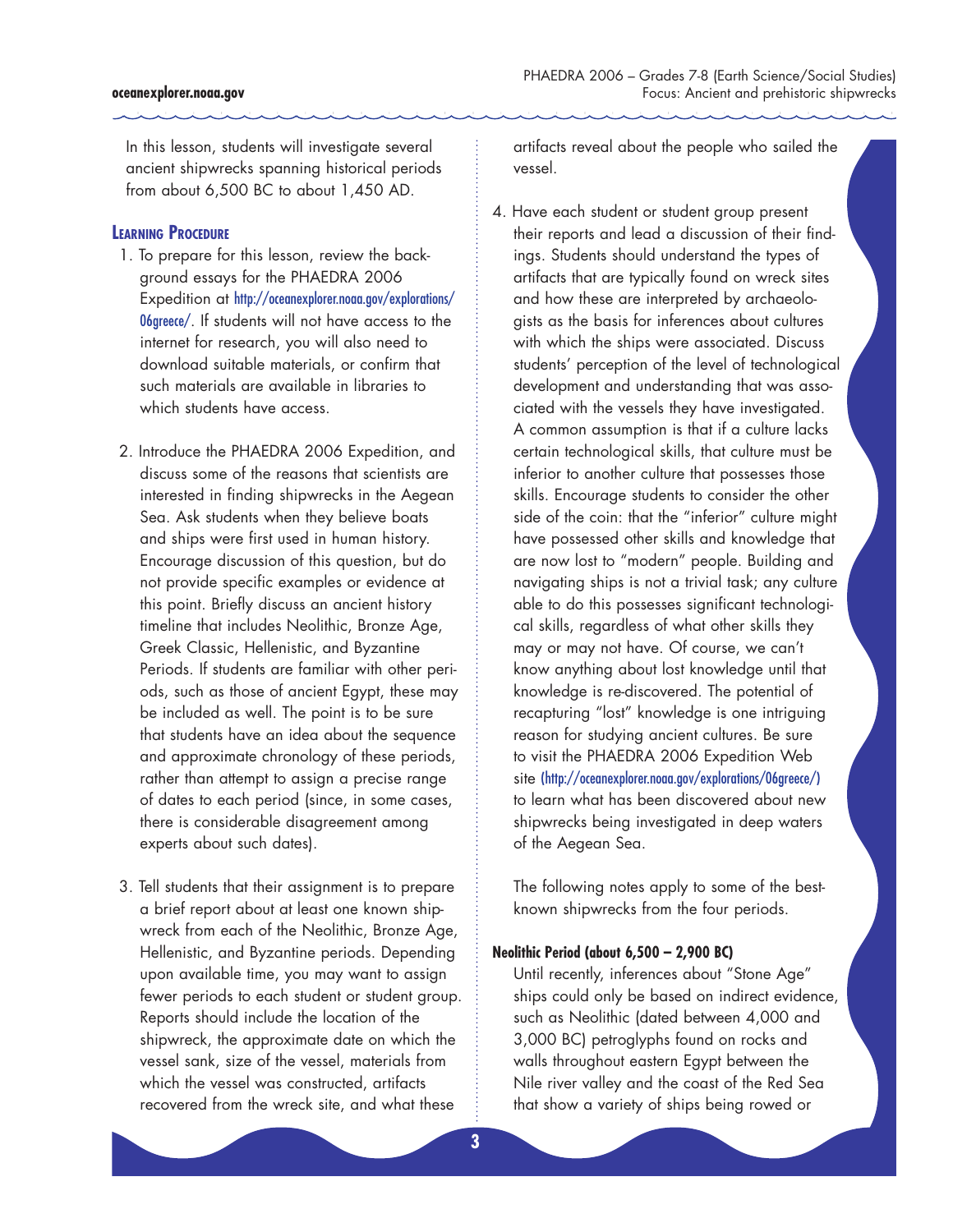sailed. Another type of indirect evidence is the appearance of human inhabitants on some of the Aegean islands around 7,000 BC. Since they are islands, settlers could only have arrived there on some type of boat, perhaps from western Anatolia or somewhere even more distant. Other indirect evidence has been recovered from excavations of a Neolithic (ca. 4,300 – 3,700 BC) settlement on the island of Saliagos in the Cyclides. Large quantities of fish bones, including those of very large tunas, show a close involvement with marine resources that may have included some type of seagoing vessel, though no remnants of such vessels or associated equipment (e.g., oars) have been found.

Direct evidence of early prehistoric vessels was first unearthed in November 2002 from the Kuahuqiao ruins, near the Chinese city of Hangzhou, where archaeologists found the remains of a wooden dugout canoe that were dated to about 6,000 BC. Two years later, a 4 meter-long pinewood boat, also dated to about 6000 BC, was discovered in South Korea. These vessels are much older than those depicted in petroglyphs, and were probably confined to short trips inshore or on freshwater bodies.

# **Bronze Age (about 2,900 – 1,200 BC)**

No Minoan shipwrecks have been discovered (yet). Indirect indication of the importance of maritime shipping is based on evidence of extensive trade with other cultures that could only have been accomplished by sea, since the Minoans lived primarily on islands. Additional evidence comes from images of ships, particularly on the "Thera Ship Fresco" from Akrotiri, that show vessels with rows of oarsmen as well as sails.

Several shipwrecks from other Bronze Age cultures have been found, including:

• The Cape Gelidonya shipwreck, which sank near the southwestern coast of Turkey around

1,200 BC. This vessel was about 10 meters long and built of planks held together with pegged mortise-and-tenon joints (for more information about this type of construction compared to later naval architecture, see http://www.diveturkey.com/inaturkey/serce/hull.htm). Most of the ship's cargo was materials used to make bronze implements, including copper and tin ingots (used to make the bronze alloy) as well as scrap bronze tools to be recycled. Brushwood was used as a packing material to protect fragile cargo during the voyage. Other items that were probably personal possessions of crew and/or passengers included four scarabs and a scarab-shaped plaque, an oil lamp, stone mortars, stone pan-balance weights and a razor.

• The Uluburun shipwreck, which sank near Kas in southern Turkey around 1,306 BC, was about 15 m long, made of edge-joined cedar planks, and could stow an estimated 20 tons of cargo. Most of the cargo on board was copper ingots, in addition to incense, glass ingots, logs of Egyptian ebony, ostrich eggshells, elephant tusks, hippopotamus teeth, opercula from murex seashells, modified tortoise carapaces, ceramics, and storage jars that contained pomegranates and possibly olive oil. Jewelry found in the wreck included Egyptian objects of gold, silver, and stone and thousands of beads of glass, agate, carnelian, quartz, faience (a type of fine glazed pottery), ostrich eggshell, and amber. Tools included awls, drills, chisels, axes, adzes, a saw, spearheads, arrowheads, daggers, swords, stone maceheads, lead net and line sinkers, netting needles for repairing nets, fishhooks, a harpoon, a bronze trident, and two wooden writing boards. More tin vessels and jewelry were recovered from the wreck than had previously been found throughout the entire Bronze Age Mediterranean.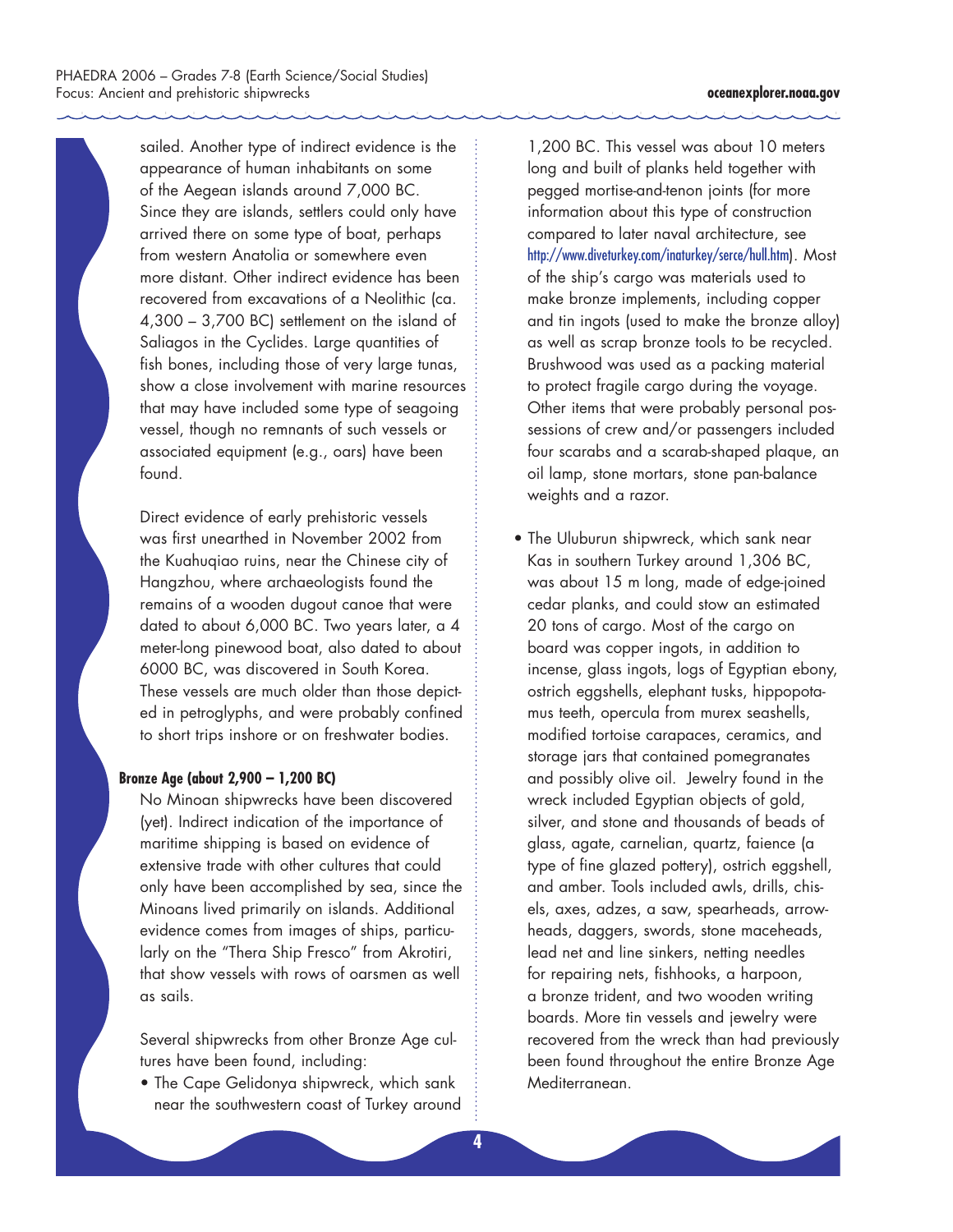# **Classical and Hellenistic Periods (about 500 – 330 BC)**

- The Kyrenia shipwreck, which sank off the north coast of Cyprus between 310 and 300 B.C., is estimated to have been about 70-80 years old when she went down, since some of the vessel's planks have been patched (and some of the patches have been patched). The wooden hull was built mostly of Aleppo pine, and measured 47 feet long by 14 feet across. The typical speed of the ship is estimated to have been about four to five knots. The ship's cargo consisted of more than 400 wine amphoras (a type of storage jar used for centuries in Mediterranean countries), as well as about 9,000 almonds which were perfectly preserved in jars within the ship's hull. Twenty-nine millstones were also part of the cargo, but did double duty as ballast at the same time. Four wooden spoons, four oil jugs, four salt dishes, and four drinking cups suggest the size of the crew. A bronze cauldron and several large casserole pots were probably used to prepare meals. Lead net weights found in the bow indicate that the crew fished during the voyage. More than 100 lead rigging rings found in the bow suggest that the ship's single sail had been taken down before she sank (for more information and photographs of the reconstructed vessel, see http://bornova.ege.edu.tr/~ncyprus/shipwreck.html).
- The Porticello shipwreck was discovered on the Italian side of the Straits of Messina by a local Italian fisherman, who subsequently plundered the wreck and in the process destroyed a great deal of archaeological evidence. The vessel is believed to have sailed in the 5th century BC, and is estimated to have been approximately 66 feet long. Items left behind by the looters include a life-size bronze head that is strikingly different from other monumental (life-sized or larger) sculptures from the same period. In addition, lead ingots, amphoras of a type used to transport fine wine, and writing ink formed at least

part of the cargo. Since these were relatively expensive items in the 5th century BC, the cargo is believed to have been quite valuable. Other items recovered from the wreck include copper nails, lead sheeting used to patch small leaks in the hull, two black glaze bowls, a small wooden bowl, a terracotta mortar, a jug, a small cooking pot, two black glaze lamps, a lead-tipped awl with a wooden handle, a wooden toggle (used in the ship's rigging when the vessel was sailed into the wind), and the earliest example of a cleat. Archaeologists believe that meals were prepared ashore, since no evidence was found of cooking fires or braziers that have been found in Roman shipwrecks from later periods (see http://ina.tamu.edu/porticello/porticello.htm for more information and photographs).

#### **Byzantine Period (about 300 – 1450 AD)**

• The Serce Limani shipwreck sank in a natural harbor on the southern shores of Turkey around 1025 AD. The vessel was approximately 15 m long and 5.3 m wide, with two masts that carried lateen sails and a cargo capacity of about 30 metric tons. It is also known as the "Glass Wreck" because of large quantities of broken glassware scattered over the site. Items recovered from the site include a wooden comb and scissors, cooking pots (one still containing goat or sheep bones), wine amphoras, three large nets with floats, a casting net, a multi-tined spear for catching fish, spare parts for pulleys, wooden rigging elements, lead fish-net weights, axes, a billhook, a mattock, a pick, adzes, a bow drill and bits, chisels, claws for extracting nails, a hammer, a mallet, a plumb bob, a rasp, a saw, assorted tacks and nails, and a set of caulking tools that apparently was being used at the time of the sinking, suggesting that the ship had sought shelter due to a leaking hull.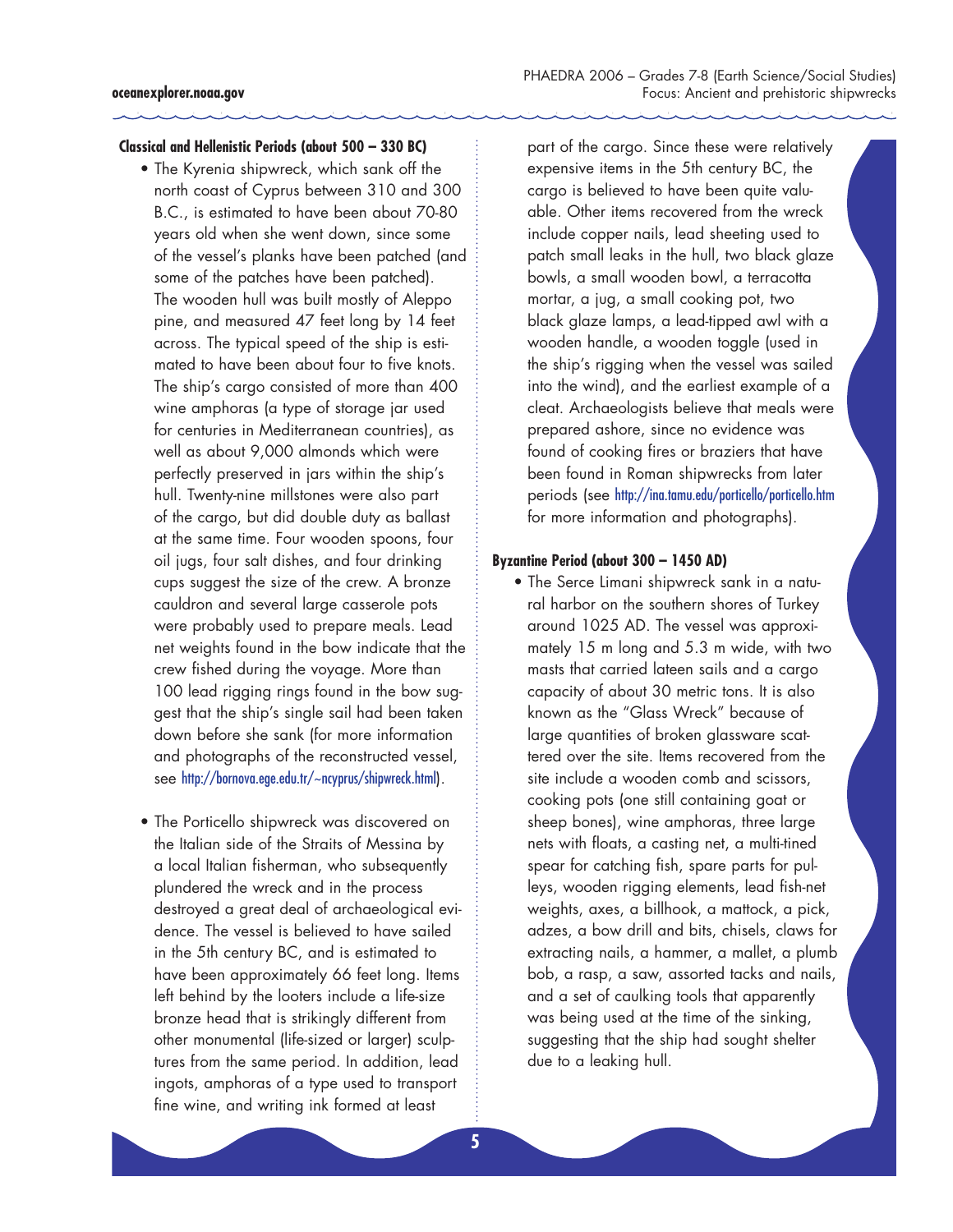- There is an extensive discussion on the Institute of Nautical Archaeology's Web site (http://ina. tamu.edu/SerceLimani.htm) that illustrates the types of information that archaeologists can obtain from this kind of shipwreck. A few of the key points include:
- Weighing equipment included a Byzantine steelyard, 3 balances, two large sets of balance-pan weights, and glass weights for weighing gold and silver coins. Some of the glass weights bear legible dates, the latest being either 1024/25 or possibly 1021/22.

This equipment was kept almost entirely in the stern (the traditional location of the captain's quarters) which is consistent with the interpretation that the ship was a trading vessel. In addition, the ship's carpentry tools and weighing equipment were found together in the same wicker basket, suggesting that the captain may have been the ship's carpenter as well as a merchant.

- Meals aboard the ship included meat (pig, goat, and possibly sheep), fish (tunny, tub gurnard, bass and drum), almonds, assorted fruits, and olives. Meals that included pork were apparently restricted to those who lived in the stern, and possibly a bow compartment, and this may have been true of fruit as well. These observations suggest some social stratification among those aboard, an inference that is supported by the fact that a chess set was recovered from the stern compartment while a backgammon piece was recovered from the midships area (the traditional location of the crew's quarters. For additional explanation, see "The "Gaming Pieces'" by Ken Cassavoy at http://www.diveturkey.com/inaturkey/ serce/gaming.htm).
- Piracy was an ever present danger. Defensive weapons included 11 thrusting spears and 52 javelins, as well as swords. To minimize

potential losses to pirates, the normal practice was to keep little coinage on board. Only three gold coins and about 40 copper coins were recovered from the site. A small amount of jewelry, including a half-dozen silver rings and a gold earring, may have served in place of coinage. The presence of three Byzantine lead seals for documents suggests that merchants on board may have used letters of credit instead of hard currency.

• The ship's cargo was diverse and included glassware, cooking pots, glazed bowls, jugs and gargoulettes (one-handled jugs with a built-in filter), raisins, sumac, and wine. There were also several tons of broken glass that appear to have been used as ballast in the ship's hold. This would have made good economic and technical sense, since it was a ballast that could be sold to glassmaking factories. Then (and now) much less energy is required to re-melt than is needed to make new glass. Moreover, locally available raw materials may not be suitable for making all types of glass, so having a variety of recyclable glass would increase the probability of being able to find a buyer for this type of cargo.

#### **The Bridge Connection**

http://www.vims.edu/bridge/archive1200.html

### **The "Me" Connection**

Have students write a brief essay describing how information from ancient shipwrecks might prove to be personally beneficial.

# **Connections to Other Subjects**

English/Language Arts, Social Studies, History, Physical Science

#### **Assessment**

Written reports and presentations (Steps 3 and 4) provide opportunities for assessment.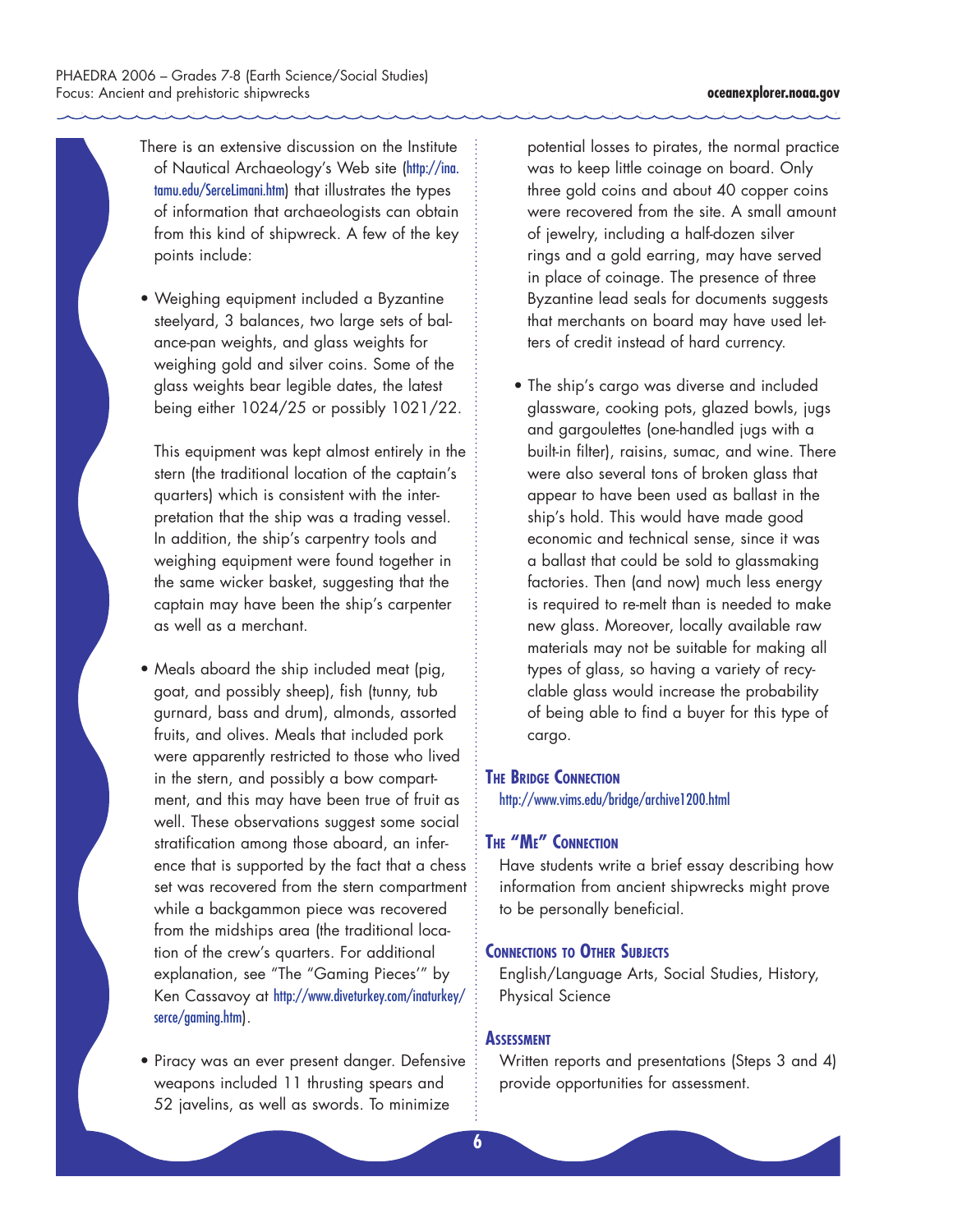#### **oceanexplorer.noaa.gov**

#### **EXTENSIONS**

Have students visit http://oceanexplorer.noaa.gov/ explorations/06greece/ to keep up with the latest discoveries from the PHAEDRA 2006 Expedition

#### **Resources**

#### **NOAA Learning Objects**

http://www.learningdemo.com/noaa/ – Click on the links to Lessons 1, 2, 4 and 5 for interactive multimedia presentations and Learning Activities on Plate Tectonics, Mid-Ocean Ridges, Subduction Zones and Chemosynthesis and Hydrothermal Vent Life.

# **Other Relevant Lessons from the Ocean Exploration Program**

#### **Ping!**

http://oceanexplorer.noaa.gov/explorations/06blacksea/background/edu/media/06blacksea\_ping.pdf (from the Aegean and Black Sea 2006 Expedition)

Focus: Sidescan sonar (Earth Science/Physical Science)

In this activity, students will describe sidescan sonar, compare and contrast sidescan sonar with other methods used to search for underwater objects, and make inferences about the topography of an unknown and invisible landscape based on systematic discontinuous measurements of surface relief.

#### **My Friend, The Volcano**

http://oceanexplorer.noaa.gov/explorations/06blacksea/background/edu/media/06blacksea\_friendvol.pdf (from the Aegean and Black Sea 2006 Expedition)

Focus: Ecological impacts of volcanism (Life Science/Earth Science)

In this lesson, students will be able to describe at least three beneficial impacts of volcanic activity on marine ecosystems, and to explain the overall tectonic processes that cause volcanic activity.

#### **Come on Down!**

http://oceanexplorer.noaa.gov/explorations/02galapagos/background/education/media/gal\_gr7\_8\_l1.pdf (6 pages, 464k) (from the 2002 Galapagos Rift Expedition)

Focus: Ocean Exploration

In this activity, students will research the development and use of research vessels/vehicles used for deep ocean exploration; calculate the density of objects by determining the mass and volume; and construct a device that exhibits neutral buoyancy.

# **It's Going to Blow Up!**

# http://oceanexplorer.noaa.gov/explorations/05fire/background/ edu/media/rof05\_explosive.pdf

(10 pages, 1.6Mb) (from the New Zealand American Submarine Ring of Fire 2005 Expedition)

Focus: Volcanism on the Pacific Ring of Fire (Earth Science)

In this lesson, students will be able to describe the processes that produce the "Submarine Ring of Fire;" explain the factors that contribute to explosive volcanic eruptions; identify at least three benefits that humans derive from volcanism; describe the primary risks posed by volcanic activity in the United States; and identify the volcano within the continental U.S. that is considered most dangerous.

## **How Does Your Magma Grow?**

# http://oceanexplorer.noaa.gov/explorations/05galapagos/background/edu/media/05galapagos\_magma.pdf

(6 pages, 224k) (from the 2005 Galapagos: Where Ridge Meets Hotspot Expedition)

Focus: Hot spots and midocean ridges (Physical Science)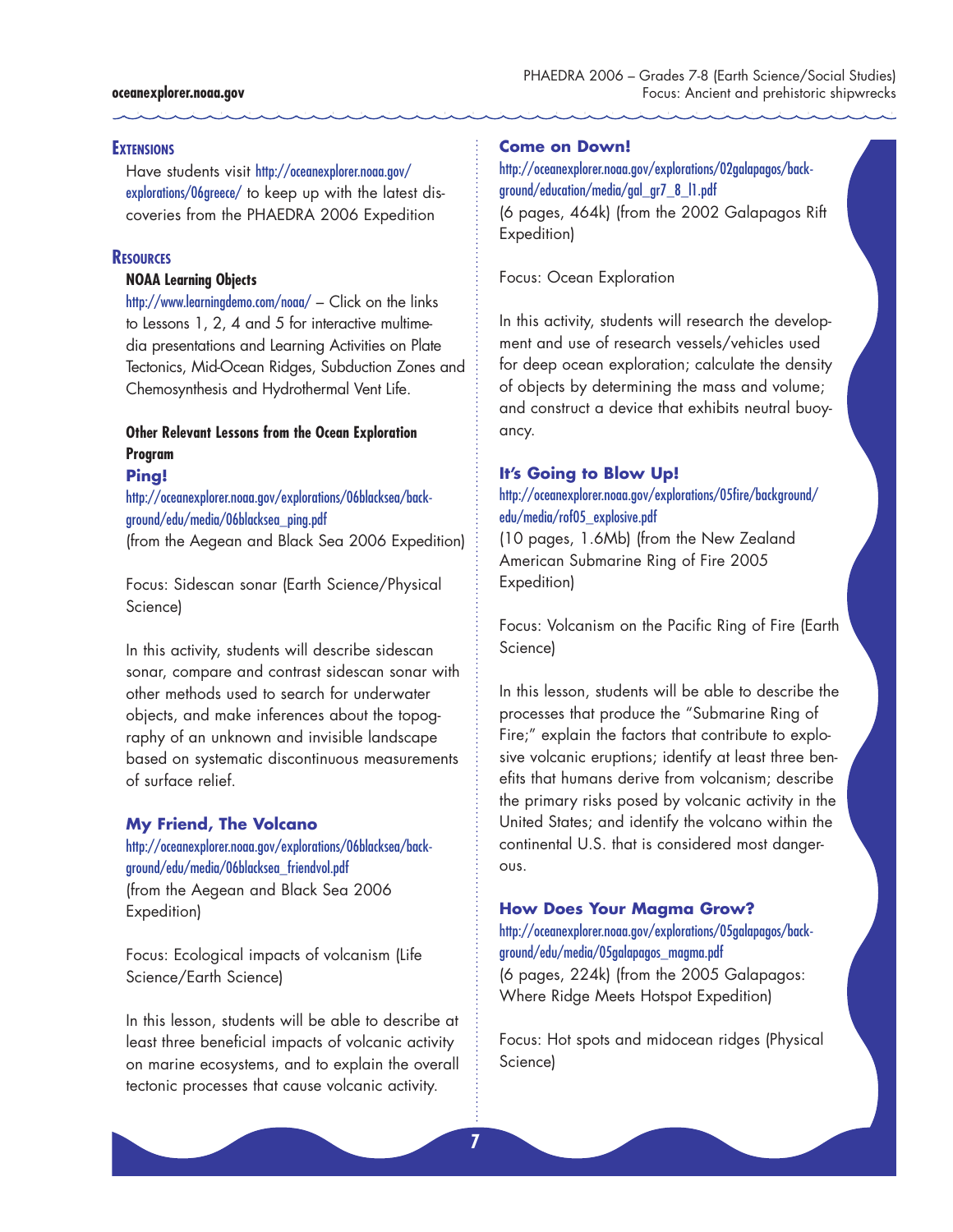In this activity, students will identify types of plate boundaries associated with movement of the Earth's tectonic plates, compare and contrast volcanic activity associated with spreading centers and hot spots, describe processes which resulted in the formation of the Galapagos Islands, and describe processes that produce hydrothermal vents.

## **Other Resources and Links**

http://oceanexplorer.noaa.gov/explorations/06greece/ – Web site for the PHAEDRA 2006 Expedition

http://ina.tamu.edu/vm.htm – The Institute of Nautical Archaeology's Virtual Museum

http://projectsx.dartmouth.edu/history/bronze\_age/ – Dartmouth University Web site, "Prehistoric Archaeology of the Aegean," with texts, links to other online resources, and numerous bibliographic references

http://ina.tamu.edu/Sercelimani.htm – The Byzantine Shipwreck at Serce Limani

http://ina.tamu.edu/ub\_main.htm – Web site with information about the excavation of a Bronze Age shipwreck at Uluburun, Turkey

http://sara.theellisschool.org/shipwreck – the Uluburun Shipwreck Web site

http://www.ngdc.noaa.gov/paleo/ctl/clihis10k.html –Timeline for last 10,000 years from NOAA's Paleoclimatology Web site

http://pubs.usgs.gov/pdf/planet.html – "This Dynamic Planet," map and explanatory text showing Earth's physiographic features, plate movements, and locations of volcanoes, earthquakes, and impact craters

H.G. Wells, H.G. 1922. A Short History of the World. Chapter XVII The First Sea-going Peoples. Available online at http://www.bartleby. com/86/17.html

# **National Science Education Standards**

# **Content Standard A: Science As Inquiry**

- Abilities necessary to do scientific inquiry
- Understanding about scientific inquiry

# **Content Standard B: Physical Science**

• Properties and changes of properties in matter

#### **Content Standard E: Science and Technology**

- Abilities of technological design
- Understandings about science and technology

# **Content Standard F: Science in Personal and Social Perspectives**

- Natural hazards
- Science and technology in society

#### **Content Standard G: History and Nature of Science**

• Science as a human endeavor

# **Ocean Literacy Essential Principles and Fundamental Concepts**

# **Essential Principle 6.**

# **The ocean and humans are inextricably interconnected.**

- *Fundamental Concept b.* From the ocean we get foods, medicines, and mineral and energy resources. In addition, it provides jobs, supports our nation's economy, serves as a highway for transportation of goods and people, and plays a role in national security.
- *Fundamental Concept c.* The ocean is a source of inspiration, recreation, rejuvenation and discovery. It is also an important element in the heritage of many cultures.
- *Fundamental Concept d.* Much of the world's population lives in coastal areas.
- *Fundamental Concept f.* Coastal regions are susceptible to natural hazards (such as tsunamis, hurricanes, cyclones, sea level change, and storm surges).

#### **Essential Principle 7.**

# **The ocean is largely unexplored.**

• *Fundamental Concept a.* The ocean is the last and largest unexplored place on Earth—less